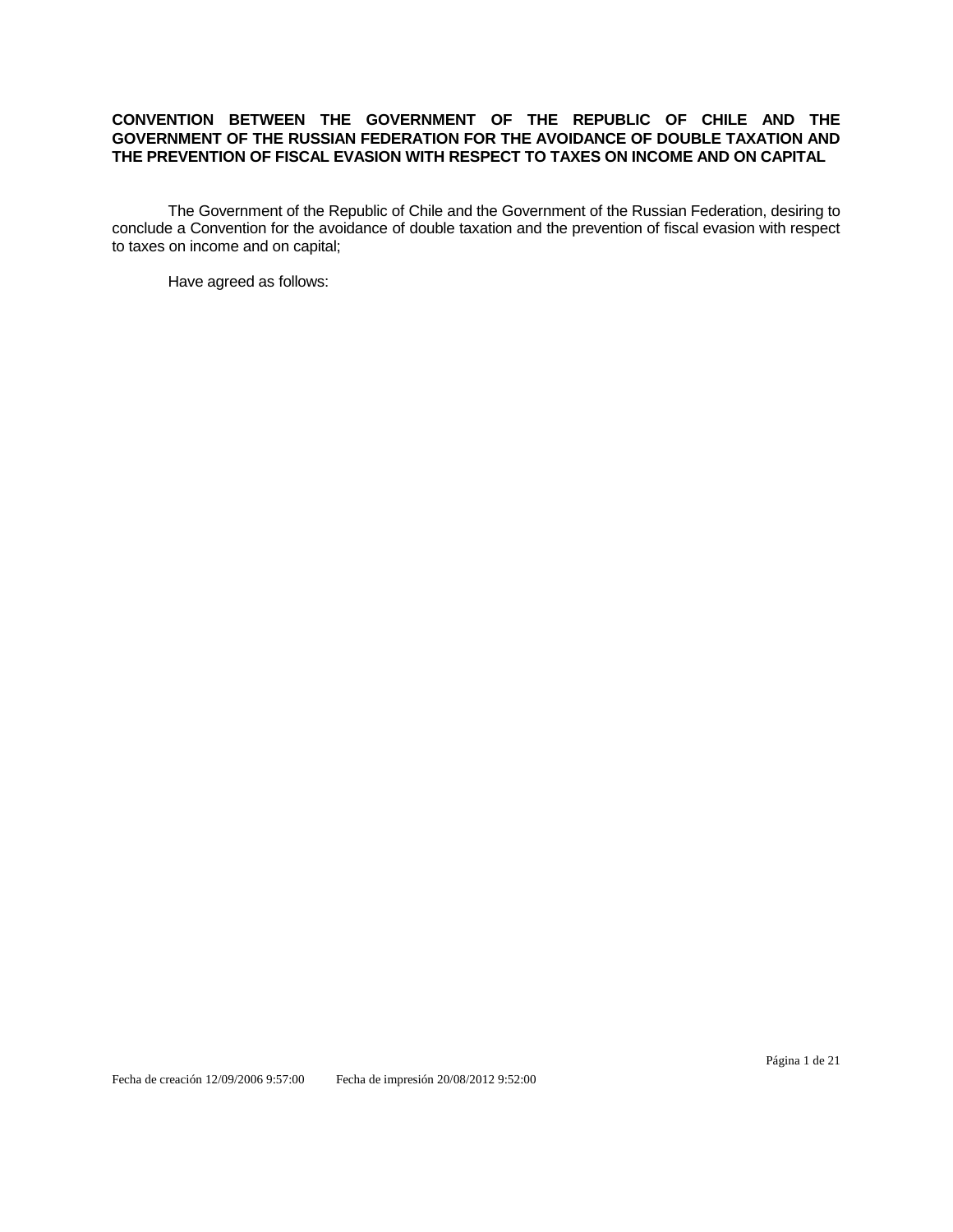# **CHAPTER I**

# **SCOPE OF THE CONVENTION**

# *Article 1*

# PERSONS COVERED

This Convention shall apply to persons who are residents of one or both of the Contracting States.

# *Article 2*

# TAXES COVERED

1. This Convention shall apply to taxes on income and on capital imposed on behalf of a Contracting State, irrespective of the manner in which they are levied.

2. There shall be regarded as taxes on income and on capital all taxes imposed on total income, on total capital, or on elements of income or of capital, including taxes on gains from the alienation of movable or immovable property, taxes on the total amount of wages or salaries paid by enterprises, as well as taxes on capital appreciation.

- 3. The existing taxes to which the Convention shall apply are in particular:
	- a) in Chile, the taxes imposed under the Income Tax Act, "*Ley sobre Impuesto a la Renta"* (hereinafter referred to as "Chilean tax"); and
	- b) in Russia,
		- (i) tax on profits of organisations,
		- (ii) income tax on individuals,
		- (iii) tax on property of enterprises, and
		- (iv) tax on property of individuals

(hereinafter referred to as "Russian Tax").

4. The Convention shall apply also to any identical or substantially similar taxes and to taxes on capital which are imposed after the date of signature of the Convention in addition to, or in place of, the existing taxes. The competent authorities of the Contracting States shall, at the end of each year, notify each other of any significant changes which have been made in their respective taxation laws.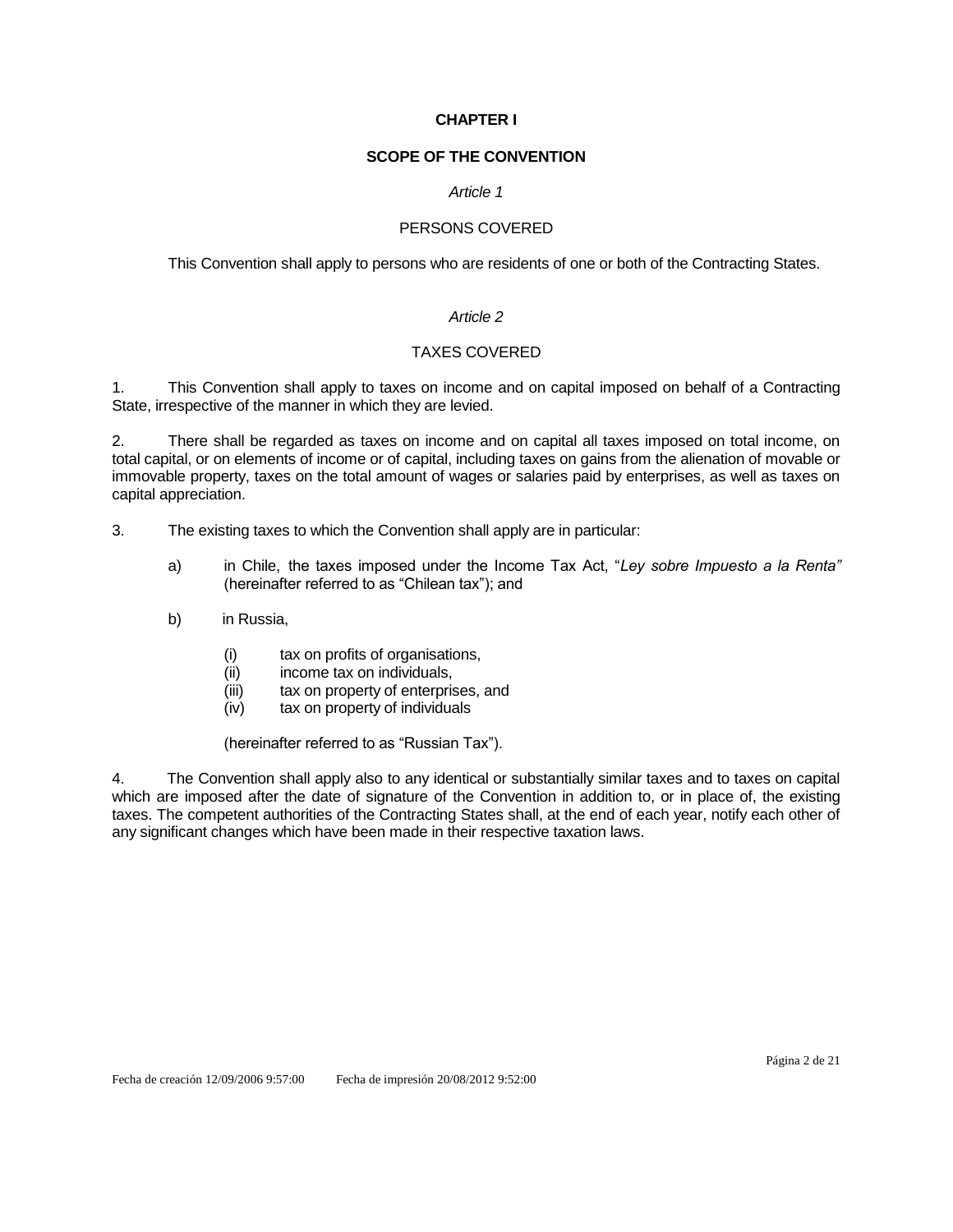# **CHAPTER II**

# **DEFINITIONS**

# *Article 3*

#### GENERAL DEFINITIONS

1. For the purposes of this Convention, unless the context otherwise requires:

a) the terms "a Contracting State" and "the other Contracting State" mean, as the context requires, the Republic of Chile or the Russian Federation, hereinafter "Chile" or "Russia", respectively;

b) the term "Russia" means the territory of the Russian Federation as well as its exclusive economic zone and continental shelf as is defined in its national law and where the Russian Federation exercises its sovereign rights and jurisdiction in conformity with the United Nations Convention on the Law of the Sea, 1982;

c) the term "Chile" means the territory of the Republic of Chile as well as any area outside the territorial sea designated under the laws of the Republic of Chile in accordance with international law as an area within which the Republic of Chile may exercise sovereign rights with regard to the seabed and subsoil and their natural resources;

- d) the term "person" includes an individual, a company and any other body of persons;
- e) the term "company" means any body corporate or any entity that is treated as a body corporate for tax purposes;
- f) the terms "enterprise of a Contracting State" and "enterprise of the other Contracting State" mean respectively an enterprise carried on by a resident of a Contracting State and an enterprise carried on by a resident of the other Contracting State;
- g) the term "international traffic" means any transport by a ship or aircraft operated by an enterprise of a Contracting State, except when such transport is solely between places in the other Contracting State;
- h) the term "competent authority" means:
	- (i) in the case of the Republic of Chile, the Minister of Finance or his authorised representative, and
	- (ii) in the case of the Russian Federation, the Ministry of Finance or its authorised representative;
- i) the term "national" means:
	- (i) any individual possessing the nationality or citizenship of a Contracting State;
	- (ii) any legal person or association constituted in accordance with the laws in force in a Contracting State.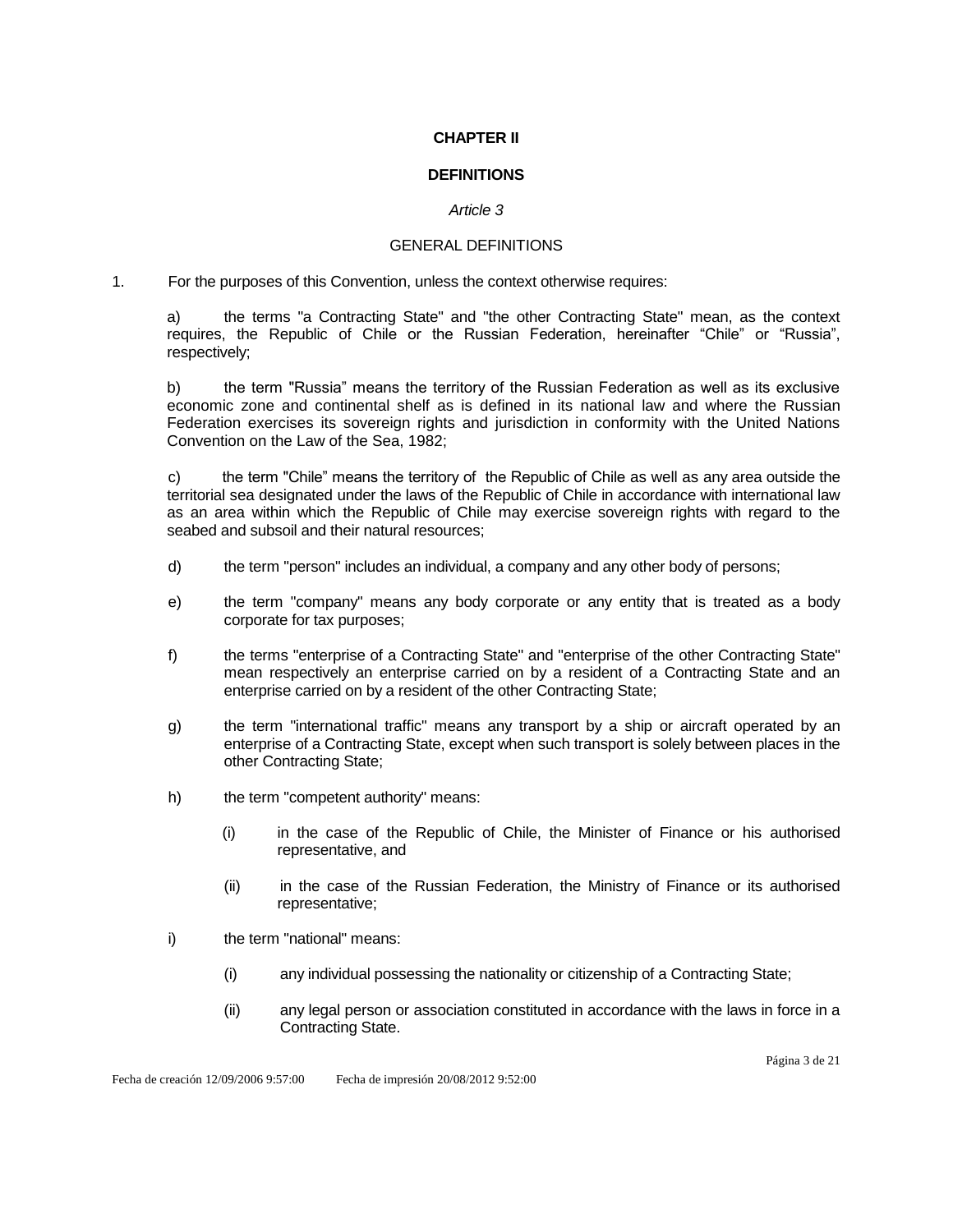2. As regards the application of the Convention at any time by a Contracting State, any term not defined therein shall, unless the context otherwise requires, have the meaning that it has at that time under the law of that State for the purposes of the taxes to which the Convention applies, any meaning under the applicable tax laws of that State prevailing over a meaning given to the term under other laws of that State.

# *Article 4*

#### RESIDENT

1. For the purposes of this Convention, the term "resident of a Contracting State" means any person who, under the laws of that State, is liable to tax therein by reason of his domicile, residence, place of management, place of incorporation or any other criterion of a similar nature, and also includes that State and any political subdivision or local authority thereof. This term, however, does not include any person who is liable to tax in that State in respect only of income from sources in that State or capital situated therein.

2. Where by reason of the provisions of paragraph 1 an individual is a resident of both Contracting States, then his status shall be determined as follows:

- a) he shall be deemed to be a resident only of the State in which he has a permanent home available to him; if he has a permanent home available to him in both States, he shall be deemed to be a resident only of the State with which his personal and economic relations are closer (centre of vital interests);
- b) if the State in which he has his centre of vital interests cannot be determined, or if he has not a permanent home available to him in either State, he shall be deemed to be a resident only of the State in which he has an habitual abode;
- c) if he has an habitual abode in both States or in neither of them, he shall be deemed to be a resident only of the State of which he is a national;
- d) if he is a national of both States or of neither of them, the competent authorities of the Contracting States shall settle the question by mutual agreement procedure.

3. Where by reason of the provisions of paragraph 1 a person other than an individual is a resident of both Contracting States, then it shall be deemed to be a resident only of the State of which it is a national. If the person is a national of both Contracting States or of neither of them the Contracting States shall by mutual agreement procedure endeavour to settle the question. In the absence of a mutual agreement by the competent authorities of the Contracting States, the person shall not be entitled to any relief or exemption from tax provided by the Convention.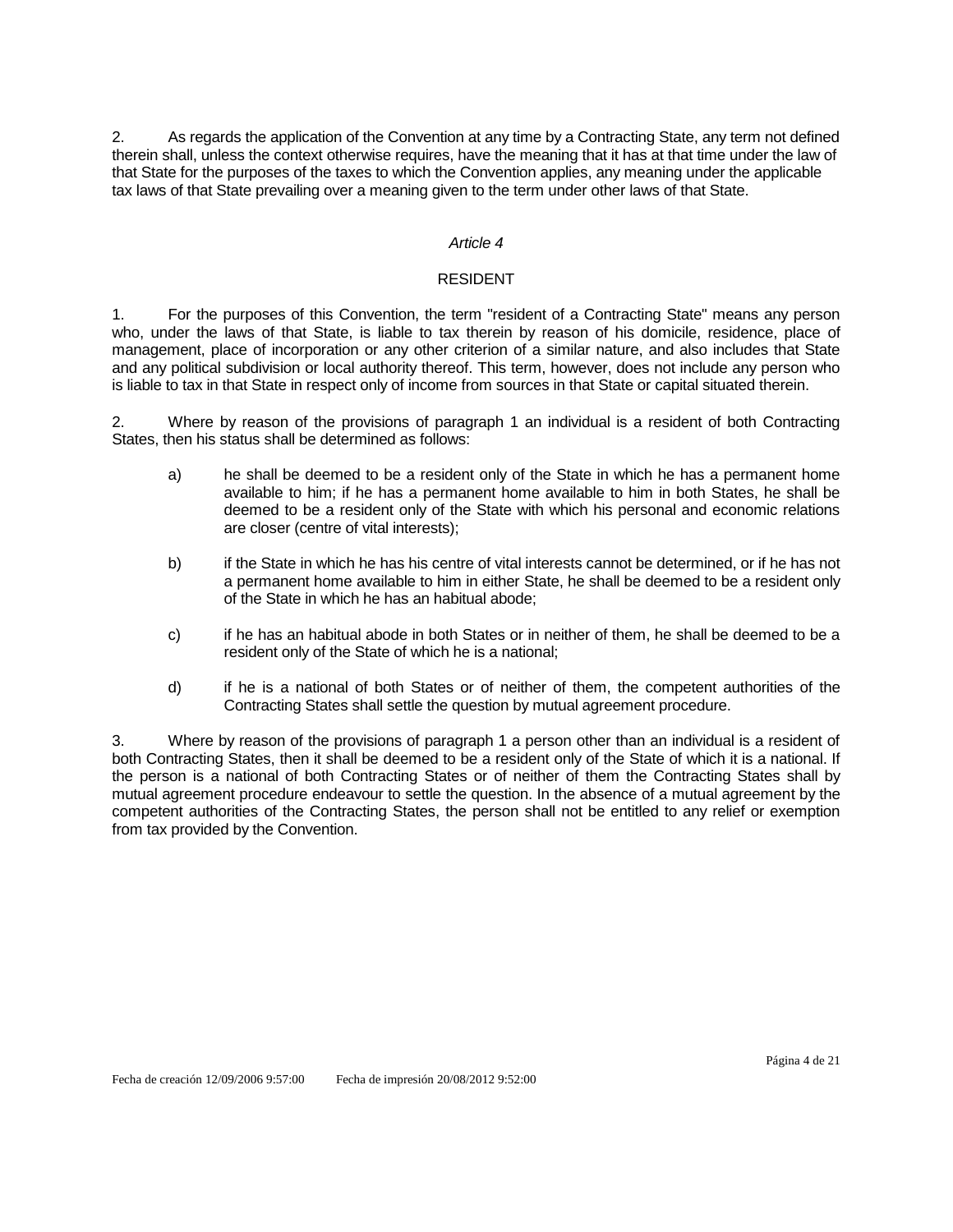# *Article 5*

# PERMANENT ESTABLISHMENT

1. For the purposes of this Convention, the term "permanent establishment" means a fixed place of business through which the business of an enterprise is wholly or partly carried on.

- 2. The term "permanent establishment" includes especially:
	- a) a place of management;
	- b) a branch;
	- c) an office;
	- d) a factory;
	- e) a workshop; and
	- f) a mine, an oil or gas well, a quarry or any other place relating to the exploration for or the exploitation of natural resources.
- 3. The term "permanent establishment" shall also include:
	- a) a building site or construction or installation project and the supervisory activities in connection therewith, but only if such building site, construction or activities last more than six months;
	- b) the performance of professional services and of other activities of an independent character in a Contracting State, if such activities are carried on within that Contracting State for a period or periods exceeding in the aggregate 183 days within any twelve month period.

For the purposes of computing the time limits in this paragraph, activities carried on by an enterprise associated with another enterprise within the meaning of Article 9 of this Convention shall be aggregated with the period during which activities are carried on by the enterprise if the activities of the associated enterprises are identical or substantially the same.

4. Notwithstanding the preceding provisions of this Article, the term "permanent establishment" shall be deemed not to include:

- a) the use of facilities solely for the purpose of storage or display of goods or merchandise belonging to the enterprise;
- b) the maintenance of a stock of goods or merchandise belonging to the enterprise solely for the purpose of storage or display;
- c) the maintenance of a stock of goods or merchandise belonging to the enterprise solely for the purpose of processing by another enterprise;
- d) the maintenance of a fixed place of business solely for the purpose of purchasing goods or merchandise or of collecting information, for the enterprise;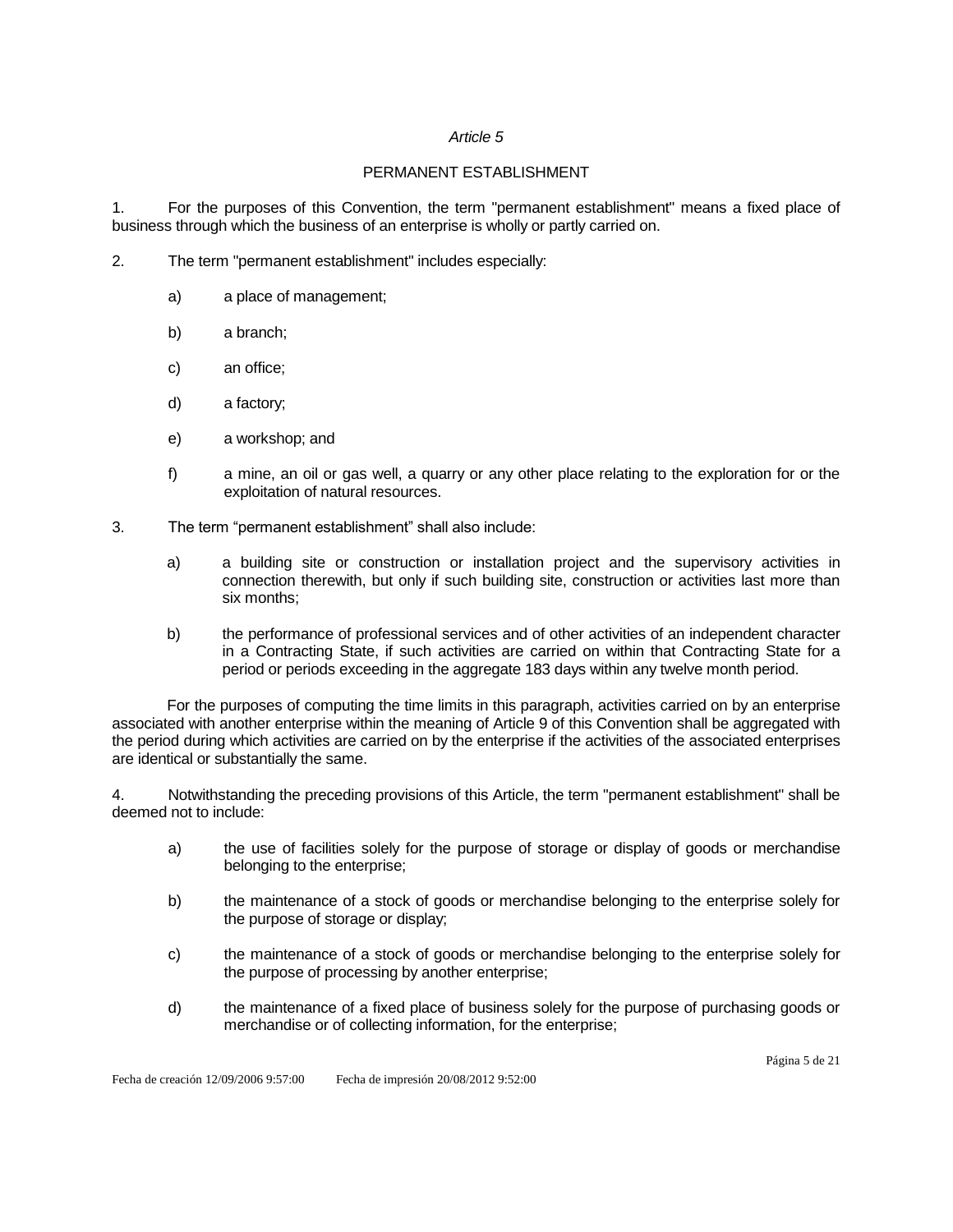e) the maintenance of a fixed place of business solely for the purpose of advertising, supplying information or carrying out scientific research for the enterprise, if such activity is of a preparatory or auxiliary character.

5. Notwithstanding the provisions of paragraphs 1 and 2 of this Article where a person (other than an agent of an independent status to whom paragraph 7 of this Article applies) is acting on behalf of an enterprise and has and habitually exercises in a Contracting State an authority to conclude contracts on behalf of the enterprise, that enterprise shall be deemed to have a permanent establishment in that State in respect of any activities which that person undertakes for the enterprise, unless the activities of such person are limited to those mentioned in paragraph 4 which, if exercised through a fixed place of business, would not make this fixed place of business a permanent establishment under the provisions of that paragraph.

6. Notwithstanding the preceding provisions of this Article, an insurance company resident of a Contracting State shall, except in the case of reinsurance, be deemed to have a permanent establishment in the other Contracting State if it collects premiums in the territory of that other State or if it insures risks situated therein through a representative other than an agent of independent status to whom paragraph 7 of this Article applies.

7. An enterprise shall not be deemed to have a permanent establishment in a Contracting State merely because it carries on business in that State through a broker, general commission agent or any other agent of an independent status, provided that such persons are acting in the ordinary course of their business**,** and that the conditions that are made or imposed in their commercial or financial relations with such enterprises do not differ from those which would be generally made by independent agents.

8. The fact that a company which is a resident of a Contracting State controls or is controlled by a company which is a resident of the other Contracting State, or which carries on business in that other State (whether through a permanent establishment or otherwise), shall not of itself constitute either company a permanent establishment of the other.

# **CHAPTER III**

# **TAXATION OF INCOME**

# *Article 6*

# INCOME FROM IMMOVABLE PROPERTY

1. Income derived by a resident of a Contracting State from immovable property (including income from agriculture or forestry) situated in the other Contracting State may be taxed in that other State.

2. For the purposes of this Convention, the term "immovable property" shall have the meaning which it has under the law of the Contracting State in which the property in question is situated. The term shall in any case include property accessory to immovable property, livestock and equipment used in agriculture and forestry, rights to which the provisions of general law respecting landed property apply, usufruct of immovable property and rights to variable or fixed payments as consideration for the working of, or the right to work, mineral deposits, sources and other natural resources. Ships and aircraft shall not be regarded as immovable property.

3. The provisions of paragraph 1 shall apply to income derived from the direct use, letting, or use in any other form of immovable property.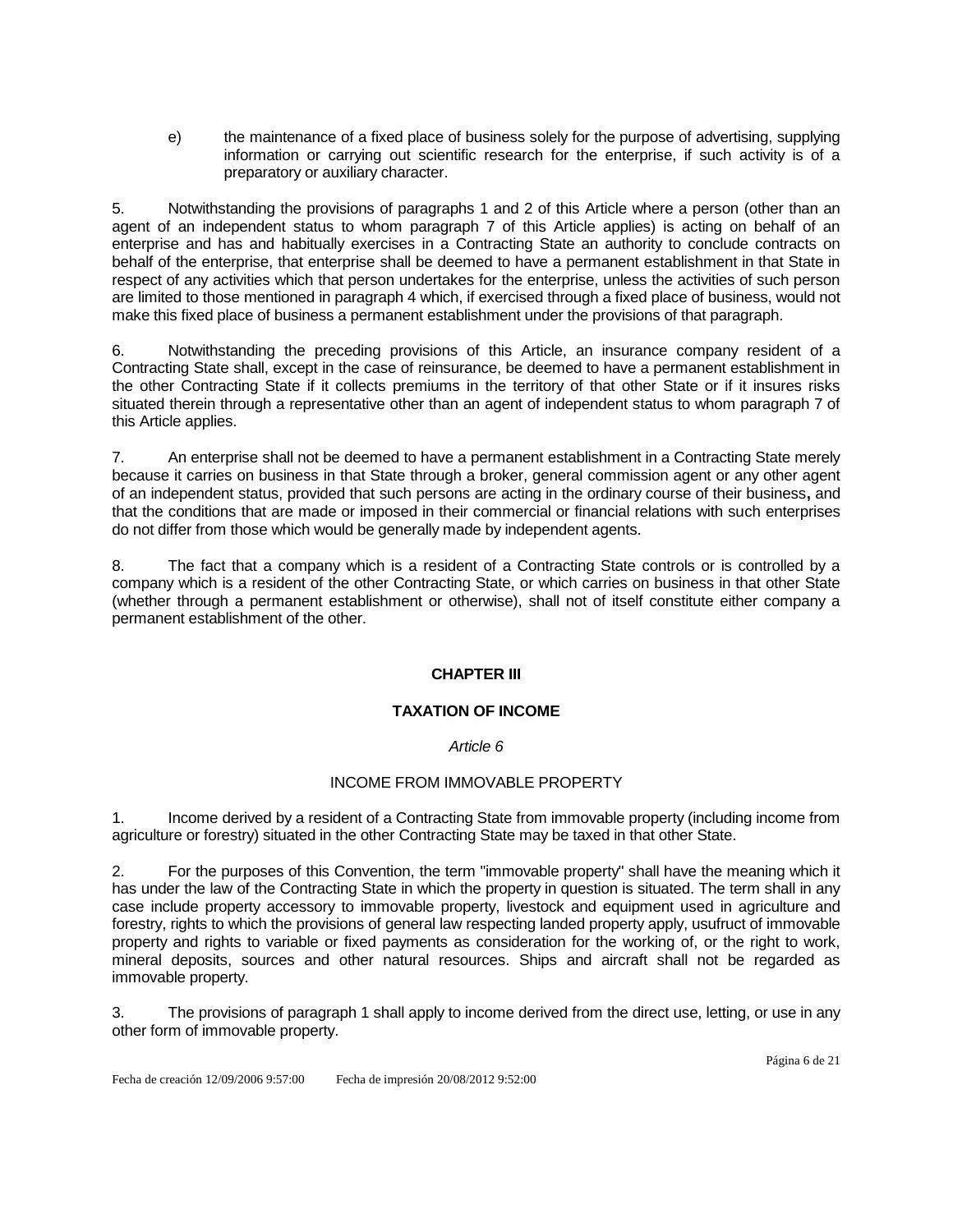4. The provisions of paragraphs 1 and 3 shall also apply to the income from immovable property of an enterprise and to income from immovable property used for the performance of independent personal services.

# *Article 7*

# BUSINESS PROFITS

1. The profits of an enterprise of a Contracting State shall be taxable only in that State unless the enterprise carries on business in the other Contracting State through a permanent establishment situated therein. If the enterprise carries on or has carried on business as aforesaid, the profits of the enterprise may be taxed in the other State but only so much of them as is attributable to that permanent establishment.

2. Subject to the provisions of paragraph 3, where an enterprise of a Contracting State carries on business in the other Contracting State through a permanent establishment situated therein, there shall in each Contracting State be attributed to that permanent establishment the profits which it might be expected to make if it were a distinct and separate enterprise engaged in the same or similar activities under the same or similar conditions and dealing wholly independently with the enterprise of which it is a permanent establishment and with all other persons.

3. In determining the profits of a permanent establishment, there shall be allowed as deductions necessary expenses which are incurred for the purposes of the permanent establishment including executive and general administrative expenses so incurred, whether in the State in which the permanent establishment is situated or elsewhere.

4. Insofar as it has been customary in a Contracting State to determine the profits to be attributed to a permanent establishment on the basis of an apportionment of the total profits of the enterprise to its various parts, nothing in paragraph 2 shall preclude that Contracting State from determining the profits to be taxed by such an apportionment as may be customary; the method of apportionment adopted shall, however, be such that the result shall be in accordance with the principles contained in this Article.

5. No profits shall be attributed to a permanent establishment by reason of the mere purchase by that permanent establishment of goods or merchandise for the enterprise.

6. For the purposes of the preceding paragraphs, the profits to be attributed to the permanent establishment shall be determined by the same method year by year unless there is good and sufficient reason to the contrary.

7. Where profits include items of income which are dealt with separately in other Articles of this Convention, then the provisions of those Articles shall not be affected by the provisions of this Article.

# *Article 8*

# SHIPPING AND AIR TRANSPORT

1. Profits of an enterprise of a Contracting State from the operation of ships or aircraft in international traffic shall be taxable only in that State.

2. For the purposes of this Article: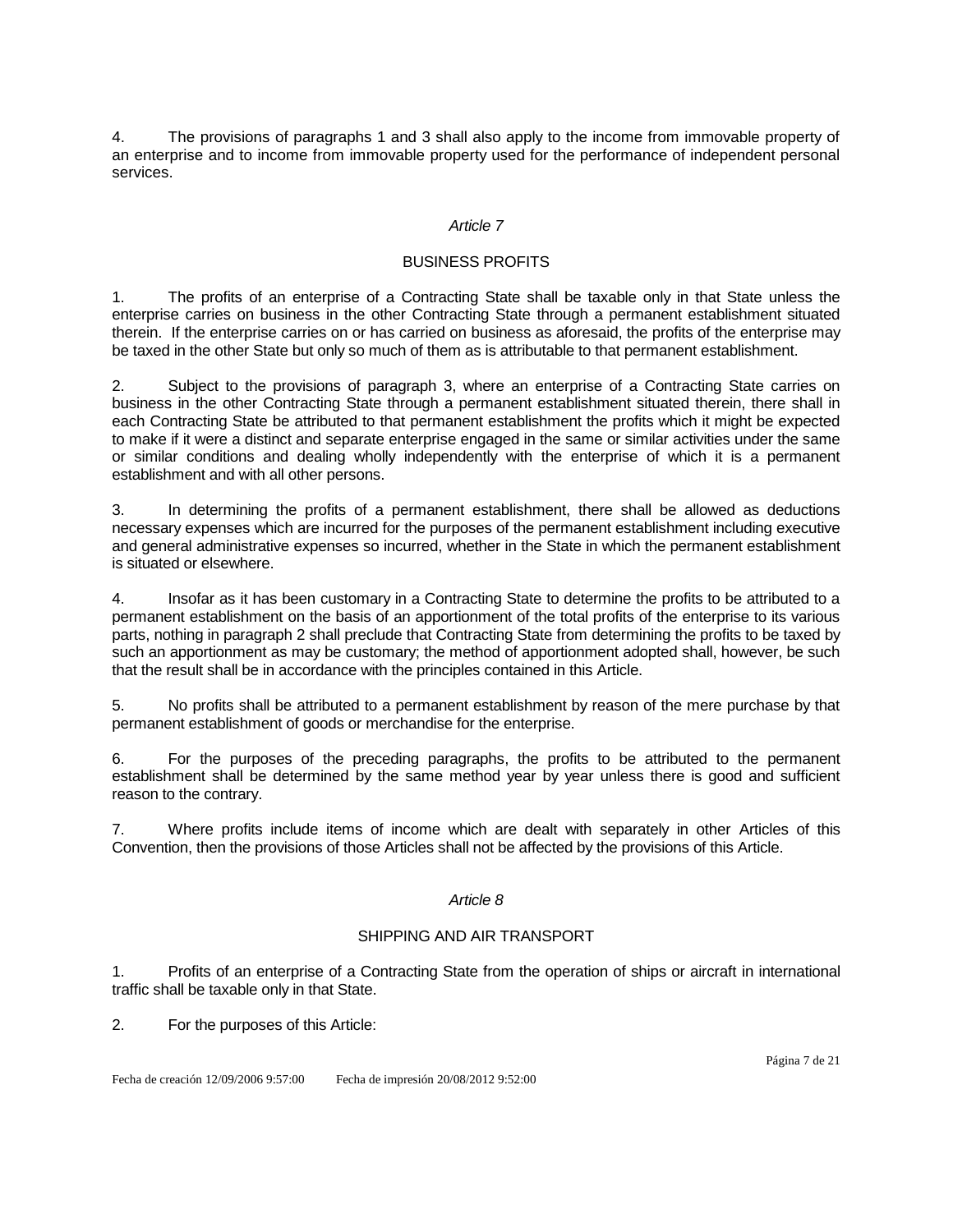- a) the term "profits" includes gross revenues derived directly from the operation of ships or aircraft in international traffic;
- b) the expression "operation of ships or aircraft" by an enterprise, also includes:
	- (i) the charter or rental on a bareboat basis of ships and aircraft;
	- (ii) the rental of containers and related equipment,

if that charter or rental is incidental to the operation by the enterprise of ships or aircraft in international traffic.

3. The provisions of paragraph 1 shall also apply to profits from the participation in a pool, a joint business or an international operating agency.

# *Article 9*

# ASSOCIATED ENTERPRISES

- 1. Where
	- a) an enterprise of a Contracting State participates directly or indirectly in the management, control or capital of an enterprise of the other Contracting State, or
	- b) the same persons participate directly or indirectly in the management, control or capital of an enterprise of a Contracting State and an enterprise of the other Contracting State,

and in either case conditions are made or imposed between the two enterprises in their commercial or financial relations which differ from those which would be made between independent enterprises, then any profits which would, but for those conditions, have accrued to one of the enterprises, but, by reason of those conditions, have not so accrued, may be included in the profits of that enterprise and taxed accordingly.

2. Where a Contracting State includes in the profits of an enterprise of that State - and taxes accordingly - profits on which an enterprise of the other Contracting State has been charged to tax in that other State and the profits so included are profits which would have accrued to the enterprise of the first-mentioned State if the conditions made between the two enterprises had been those which would have been made between independent enterprises, then that other State, if it agrees that the adjustment made by the first mentioned State is justified both in principle and as regard the amount, shall make an appropriate adjustment to the amount of the tax charged therein on those profits. In determining such adjustment, due regard shall be had to the other provisions of this Convention and the competent authorities of the Contracting States shall if necessary consult each other.

# *Article 10*

# DIVIDENDS

1. Dividends paid by a company which is a resident of a Contracting State to a resident of the other Contracting State may be taxed in that other State.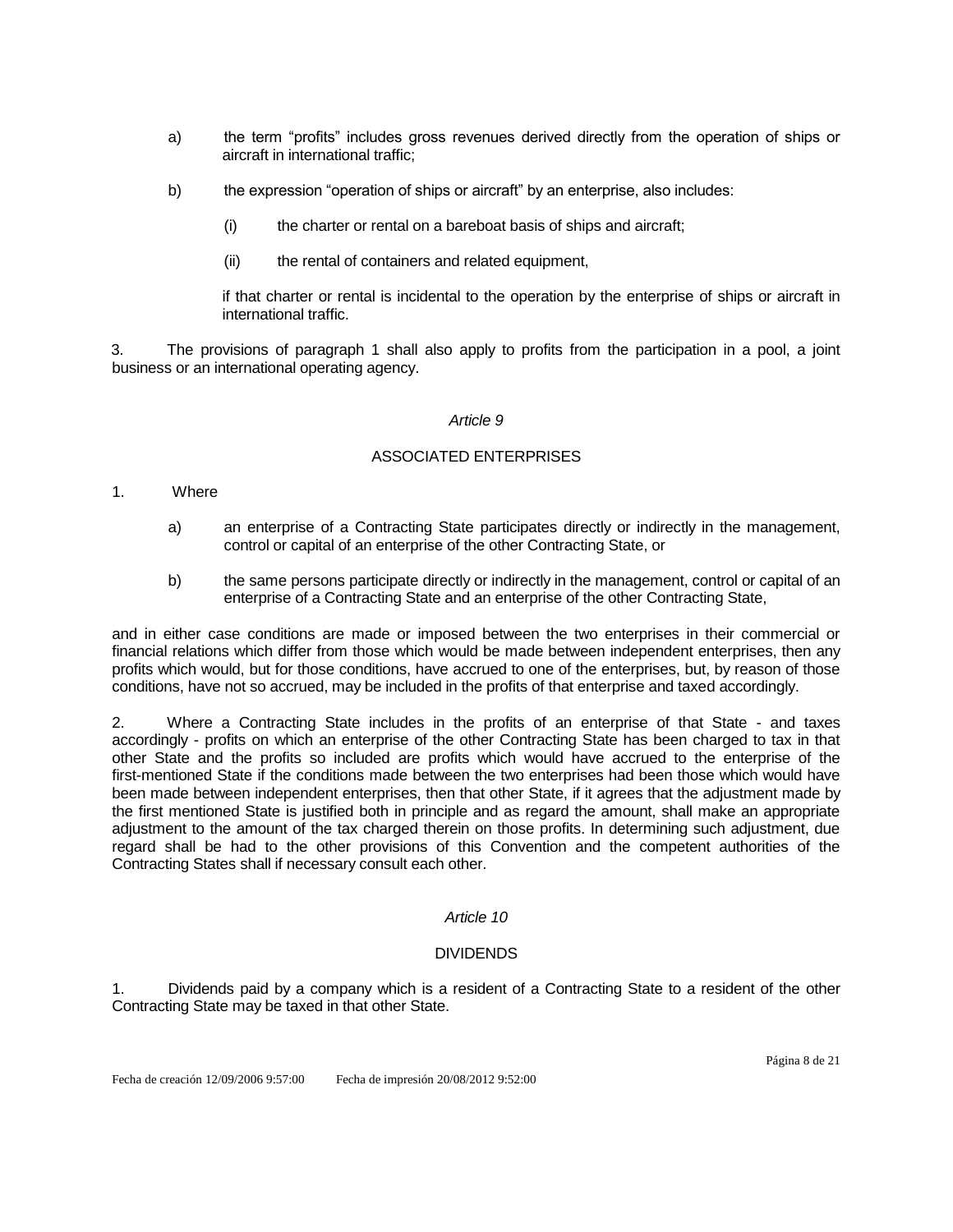2. Such dividends may also be taxed in the Contracting State of which the company paying the dividends is a resident and according to the laws of that State. However, if the beneficial owner of the dividends is a resident of the other Contracting State, the tax so charged shall not exceed:

- a) 5 per cent of the gross amount of the dividends if the beneficial owner holds directly at least 25 per cent of the capital of the company paying the dividends, and
- b) 10 per cent of the gross amount of the dividends in all other cases.

The provisions of this paragraph shall not affect the taxation of the company in respect of the profits out of which the dividends are paid.

3. The term "dividends" as used in this Article means income from shares or other rights, not being debt-claims, participating in profits, as well as income from other rights which is subjected to the same taxation treatment as income from shares by the laws of the State of which the company making the distribution is a resident.

4. The provisions of paragraphs 1 and 2 shall not apply if the beneficial owner of the dividends, being a resident of a Contracting State, carries on business in the other Contracting State of which the company paying the dividends is a resident, through a permanent establishment situated therein, or performs in that other State independent personal services from a fixed base situated therein, and the holding in respect of which the dividends are paid is effectively connected with such permanent establishment or fixed base. In such case the provisions of Article 7 or Article 14, as the case may be, shall apply.

5. Where a company which is a resident of a Contracting State derives profits or income from the other Contracting State, that other State may not impose any tax on the dividends paid by the company, except insofar as such dividends are paid to a resident of that other State or insofar as the holding in respect of which the dividends are paid is effectively connected with a permanent establishment or a fixed base situated in that other State, nor subject the company's undistributed profits to a tax on undistributed profits, even if the dividends paid or the undistributed profits consist wholly or partly of profits or income arising in such other State.

# *Article 11*

# **INTEREST**

1. Interest arising in a Contracting State and paid to a resident of the other Contracting State may be taxed in that other State.

2. However, such interest may also be taxed in the Contracting State in which it arises and according to the laws of that State, but if the beneficial owner of the interest is a resident of the other Contracting State**,**  the tax so charged shall not exceed 15 per cent of the gross amount of the interest.

3. The term "interest" as used in this Article means income from debt-claims of every kind, whether or not secured by mortgage, and in particular, income from government securities and income from bonds or debentures, as well as income which is subjected to the same taxation treatment as income from money lent by the laws of the State in which the income arises. The term "interest" shall not include income dealt with in Article 10.

4. The provisions of paragraphs 1 and 2 shall not apply if the beneficial owner of the interest, being a resident of a Contracting State, carries on business in the other Contracting State in which the interest arises,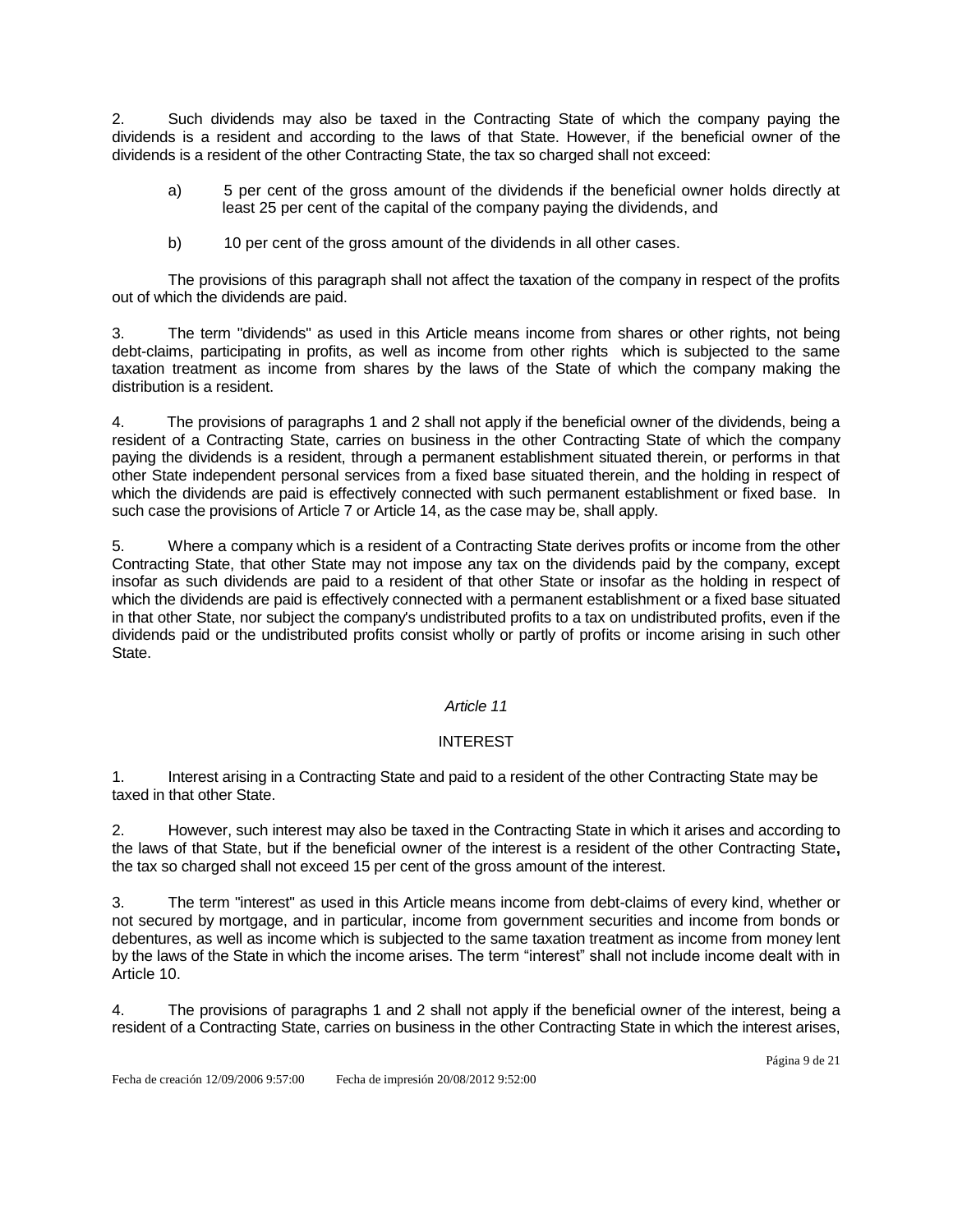through a permanent establishment situated therein, or performs in that other State independent personal services from a fixed base situated therein, and the debt-claim in respect of which the interest is paid is effectively connected with such permanent establishment or fixed base. In such case the provisions of Article 7 or Article 14, as the case may be, shall apply.

5. Interest shall be deemed to arise in a Contracting State when the payer is a resident of that State. Where, however, the person paying the interest, whether a resident of a Contracting State or not, has in a Contracting State a permanent establishment or a fixed base in connection with which the indebtedness on which the interest is paid was incurred, and such interest is borne by such permanent establishment or fixed base, then such interest shall be deemed to arise in the State in which the permanent establishment or fixed base is situated.

6. Where, there is a special relationship between the payer and the beneficial owner or between both of them and some other person and the amount of the interest exceeds, for whatever reason, the amount which would have been agreed upon by the payer and the beneficial owner in the absence of such relationship, the provisions of this Article shall apply only to the last-mentioned amount. In such case, the excess part of the payments shall remain taxable according to the laws of each Contracting State, due regard being had to the other provisions of this Convention.

# *Article 12*

# ROYALTIES

1. Royalties arising in a Contracting State and paid to a resident of the other Contracting State may be taxed in that other State.

2. However, such royalties may also be taxed in the Contracting State in which they arise and according to the laws of that State, but if the beneficial owner of the royalties is a resident of the other Contracting State, the tax so charged shall not exceed:

- a) 5 per cent of the gross amount of the royalties for the use of, or the right to use, any industrial, commercial or scientific equipment;
- b) 10 per cent of the gross amount of the royalties in all other cases.

3. The term "royalties" as used in this Article means payments of any kind received as a consideration for the use of, or the right to use, any copyright of literary, artistic or scientific work, including cinematographic films or films, tapes and other means of image or sound reproduction, patent, trade mark, design or model, plan, secret formula or process or other intangible property, or for the use of, or the right to use, industrial, commercial or scientific equipment, or for information concerning industrial, commercial or scientific experience.

4. The provisions of paragraphs 1 and 2 shall not apply if the beneficial owner of the royalties, being a resident of a Contracting State, carries on business in the other Contracting State in which the royalties arise, through a permanent establishment situated therein, or performs in that other State independent personal services from a fixed base situated therein, and the right or property in respect of which the royalties are paid is effectively connected with such permanent establishment or fixed base. In such case the provisions of Article 7 or Article 14, as the case may be, shall apply.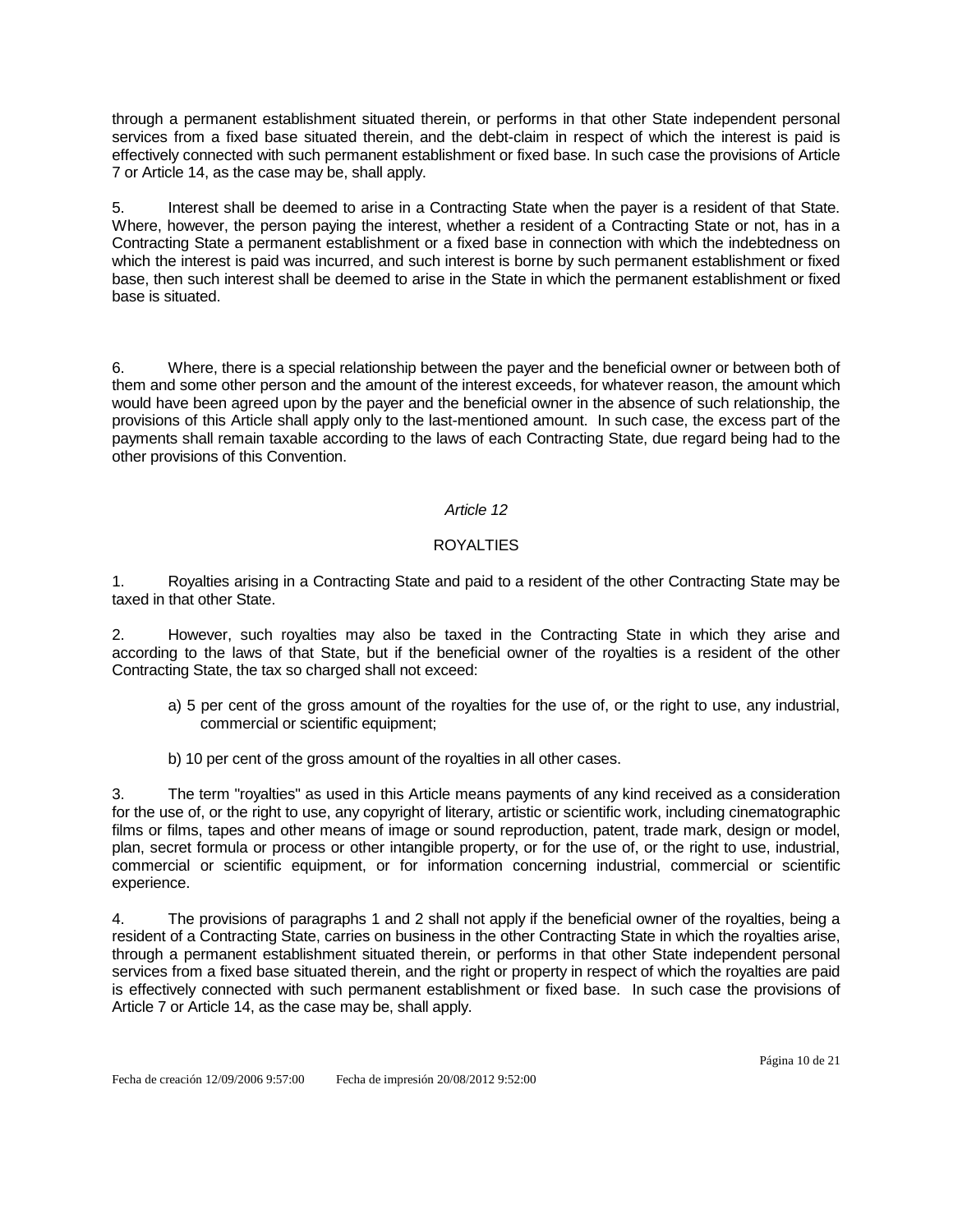5. Royalties shall be deemed to arise in a Contracting State when the payer is a resident of that State. Where, however, the person paying the royalties, whether a resident of a Contracting State or not, has in a Contracting State a permanent establishment or a fixed base in connection with which the obligation to pay the royalties was incurred, and such royalties are borne by such permanent establishment or fixed base, then such royalties shall be deemed to arise in the State in which the permanent establishment or fixed base is situated.

6. Where, by reason of a special relationship between the payer and the beneficial owner or between both of them and some other person, the amount of the royalties having regard to the use, right or information for which they are paid, exceeds the amount which would have been agreed upon by the payer and the beneficial owner in the absence of such relationship, the provisions of this Article shall apply only to the last-mentioned amount. In such case, the excess part of the payments shall remain taxable according to the laws of each Contracting State, due regard being had to the other provisions of this Convention.

# *Article 13*

# CAPITAL GAINS

1. Gains derived by a resident of a Contracting State from the alienation of immovable property situated in the other Contracting State may be taxed in that other State.

2. Gains from the alienation of movable property forming part of the business property of a permanent establishment which an enterprise of a Contracting State has in the other Contracting State or of movable property pertaining to a fixed base available to a resident of a Contracting State in the other Contracting State for the purpose of performing independent personal services, including such gains from the alienation of such a permanent establishment (alone or with the whole enterprise) or of such a fixed base, may be taxed in that other State.

3. Gains from the alienation of ships or aircraft operated in international traffic or from movable property pertaining to the operation of such ships or aircraft shall be taxable only in the Contracting State of which the alienator is a resident.

4. Gains derived by a resident of a Contracting State from the alienation of instruments or other rights representing the capital of a company or any other type of financial instruments situated in the other Contracting State may be taxed in that other State.

5. Gains from the alienation of any property other than that referred to in the above mentioned paragraphs, shall be taxable only in the Contracting State of which the alienator is a resident.

# *Article 14*

# INDEPENDENT PERSONAL SERVICES

1. Income derived by an individual who is a resident of a Contracting State in respect of professional services or other activities of an independent character shall be taxable only in that Contracting State. However, such income may also be taxed in the other Contracting State: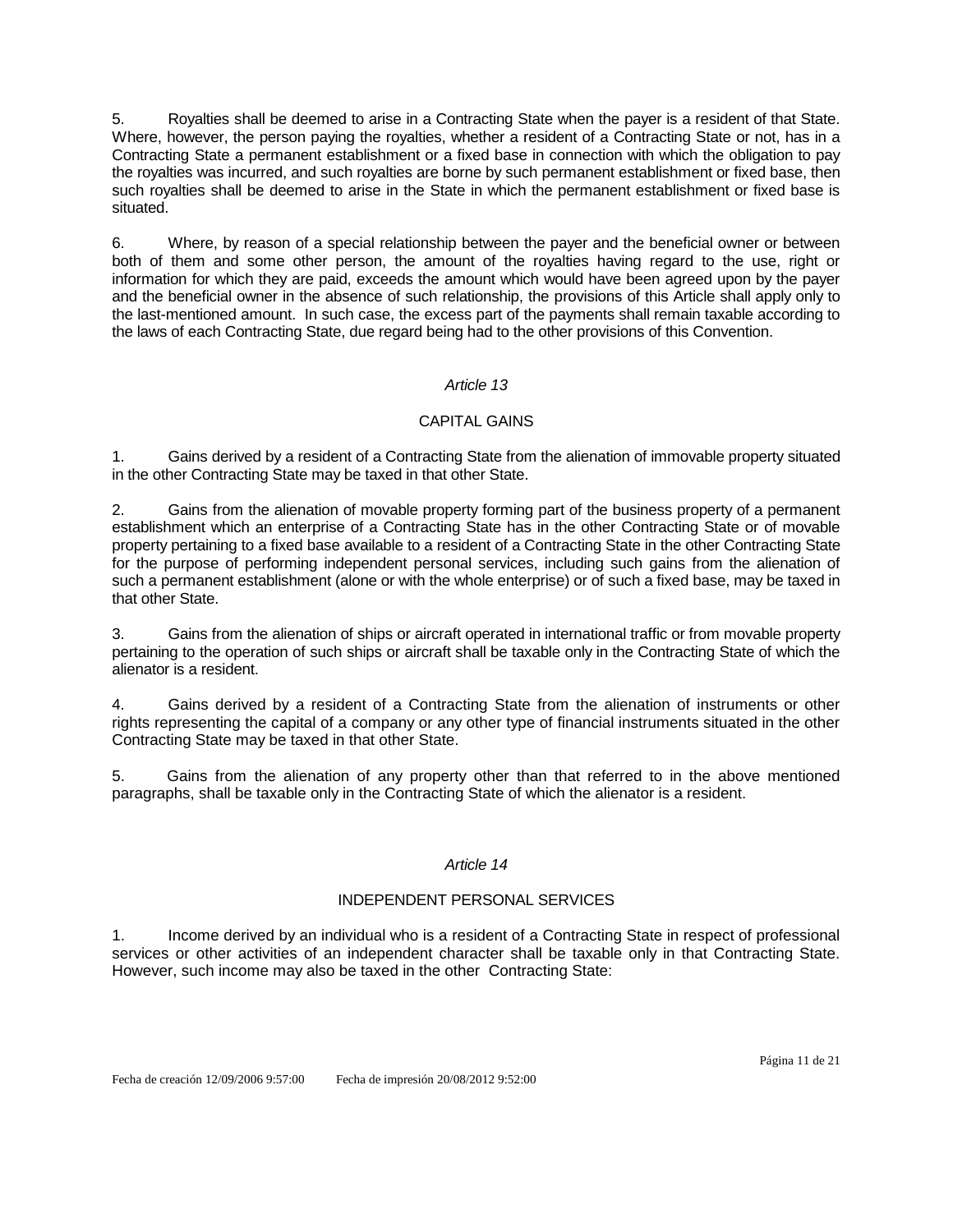- a) if he has a fixed base regularly available to him in the other Contracting State for purpose of performing the activities; in that case, only so much of the income as is attributable to that fixed base may be taxed in that other State; or
- b) if he is present in the other Contracting State for a period or periods amounting to or exceeding in the aggregate 183 days in any twelve month period commencing or ending in the fiscal year concerned; in that case, only so much of the income as is derived from the activities performed in that other State may be taxed in that State.

2. The term "professional services" includes especially independent scientific, literary, artistic, educational or teaching activities as well as the independent activities of physicians, lawyers, engineers, architects, dentists and accountants.

# *Article 15*

# DEPENDENT PERSONAL SERVICES

1. Subject to the provisions of Articles 16, 18 and 19*,* salaries, wages and other remuneration derived by a resident of a Contracting State in respect of an employment shall be taxable only in that State unless the employment is exercised in the other Contracting State. If the employment is so exercised, such remuneration as is derived therefrom may be taxed in that other State.

2. Notwithstanding the provisions of paragraph 1, remuneration derived by a resident of a Contracting State in respect of an employment exercised in the other Contracting State shall be taxable only in the first-mentioned State if:

- a) the recipient is present in the other State for a period or periods not exceeding in the aggregate 183 days in any twelve month period commencing or ending in the fiscal year concerned, and
- b) the remuneration is paid by, or on behalf of, a person who is not a resident of the other State, and
- c) the remuneration is not borne by a permanent establishment or a fixed base that the person has in the other State.

3. Notwithstanding the preceding provisions of this Article, remuneration derived by a resident of a Contracting State in respect of an employment exercised aboard a ship or aircraft operated in international traffic shall be taxable only in that State.

# *Article 16*

# DIRECTORS' FEES

Directors' fees and other similar payments derived by a resident of a Contracting State in his capacity as a member of the board of directors or a similar organ of a company which is a resident of the other Contracting State may be taxed in that other State.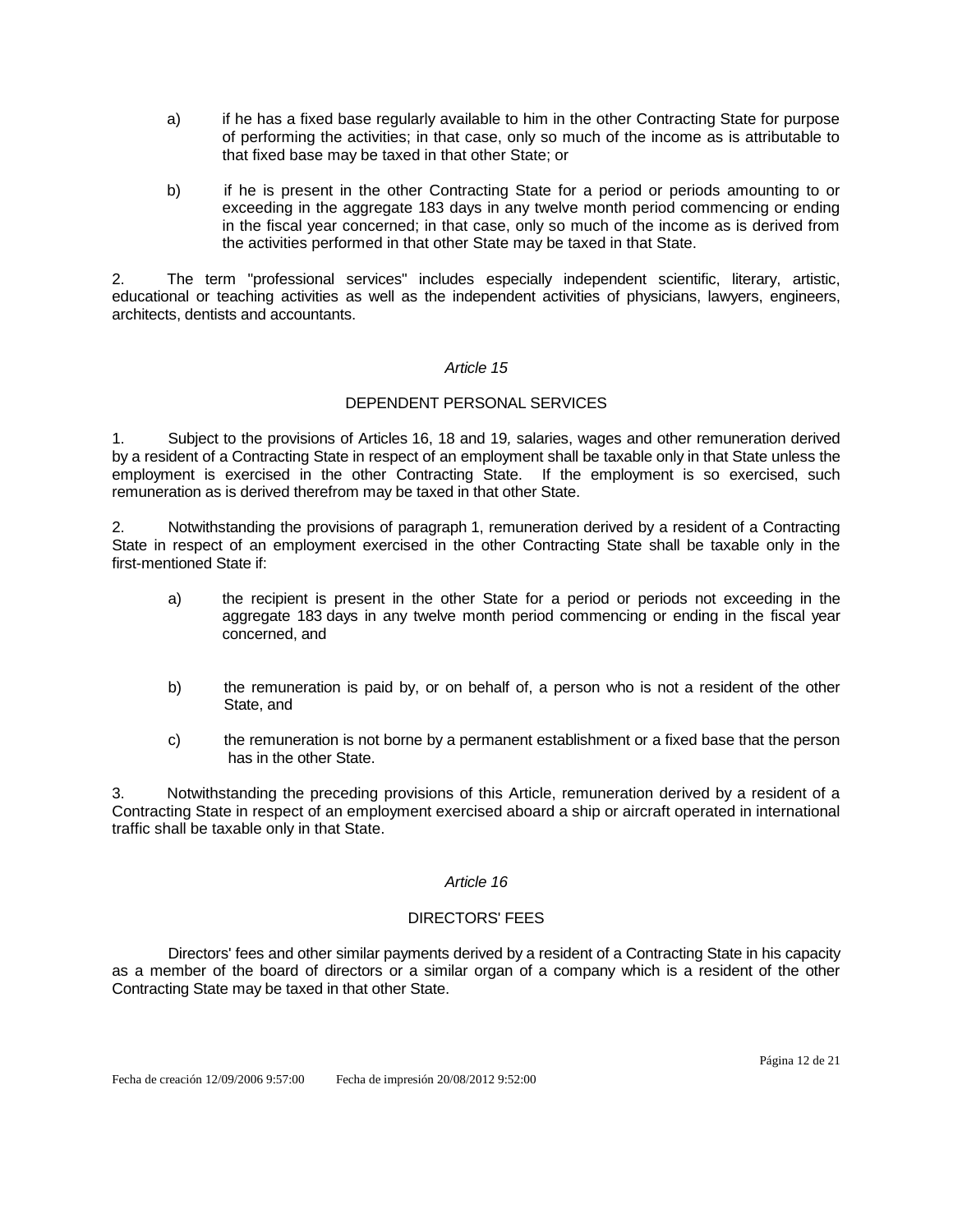#### *Article 17*

# ARTISTES AND SPORTSMEN

1. Notwithstanding the provisions of Articles 14 and 15, income derived by a resident of a Contracting State as an entertainer, such as a theatre, motion picture, radio or television artiste, or a musician, or as a sportsman, from his personal activities as such exercised in the other Contracting State, may be taxed in that other State. The income referred to in this paragraph shall include any income derived from any personal activity exercised in the other State related with that persons' renown as an artiste or sportsman.

2. Notwithstanding the provisions of Articles 7, 14 and 15, where income in respect of personal activities exercised by an entertainer or a sportsman in his capacity as such accrues not to the entertainer or sportsman himself but to another person, that income may be taxed in the Contracting State in which the activities of the entertainer or sportsman are exercised.

# *Article 18*

# **PENSIONS**

1. Pensions paid from sources in a Contracting State shall be taxed only in that State.

2. Alimony and other maintenance payments paid to a resident of a Contracting State shall be taxed only in that State. However, any alimony or other maintenance payments paid by a resident of one of the Contracting State to a resident of the other Contracting State, shall, to the extent it is not allowable as a relief to the payer, be taxed only in the first-mentioned State.

#### *Article 19*

# GOVERNMENT SERVICE

- 1. a) Salaries, wages and other remuneration, other than a pension, paid by a Contracting State or a political subdivision or a local authority thereof to an individual in respect of services rendered to that State or subdivision or authority shall be taxable only in that State.
	- b) However, such salaries, wages and other remuneration shall be taxable only in the other Contracting State if the services are rendered in that State and the individual is a resident of that State who:
		- (i) is a national of that State; or
		- (ii) did not become a resident of that State solely for the purpose of rendering the services.

*2.* The provisions of Articles 15, 16 and 17 shall apply to salaries, wages and other remuneration in respect of services rendered in connection with a business carried on by a Contracting State or a political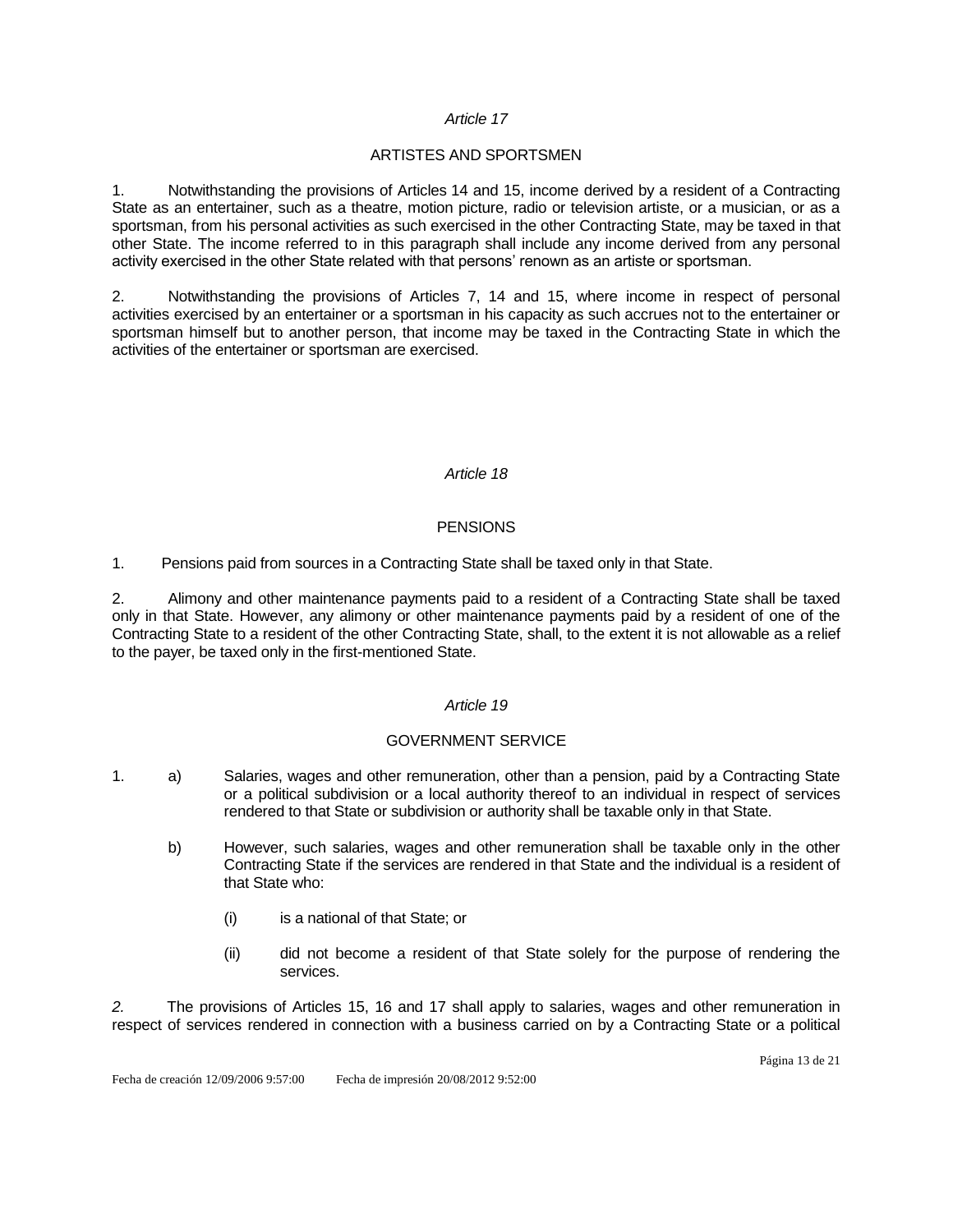subdivision or a local authority thereof.

# *Article 20*

# **STUDENTS**

Payments which a student, apprentice or business trainee who is, or was immediately before visiting a Contracting State, a resident of the other Contracting State and who is present in the first-mentioned State solely for the purpose of his education or training receives for the purpose of his maintenance, education or training shall not be taxed in that State, provided that such payments arise from sources outside that State.

#### *Article 21*

# OTHER INCOME

Items of income of a resident of a Contracting State not dealt with in the foregoing Articles of this Convention and arising in the other Contracting State may also be taxed in that other State.

# **CHAPTER IV**

# **TAXATION OF CAPITAL**

*Article 22*

# CAPITAL

1. Capital represented by immovable property owned by a resident of a Contracting State and situated in the other Contracting State, may be taxed in that other State.

2. Capital represented by movable property forming part of the business property of a permanent establishment which an enterprise of a Contracting State has in the other Contracting State, or by movable property pertaining to a fixed base available to a resident of a Contracting State in the other Contracting State for the purpose of performing independent personal services, may be taxed in that other State.

3. Capital represented by ships and aircraft operated in international traffic, and by movable property pertaining to the operation of such ships or aircraft, shall be taxable only in the Contracting State of which the enterprise operating such ships or aircraft is resident.

4. All other elements of capital of a resident of a Contracting State shall be taxable only in that State.

# **CHAPTER V**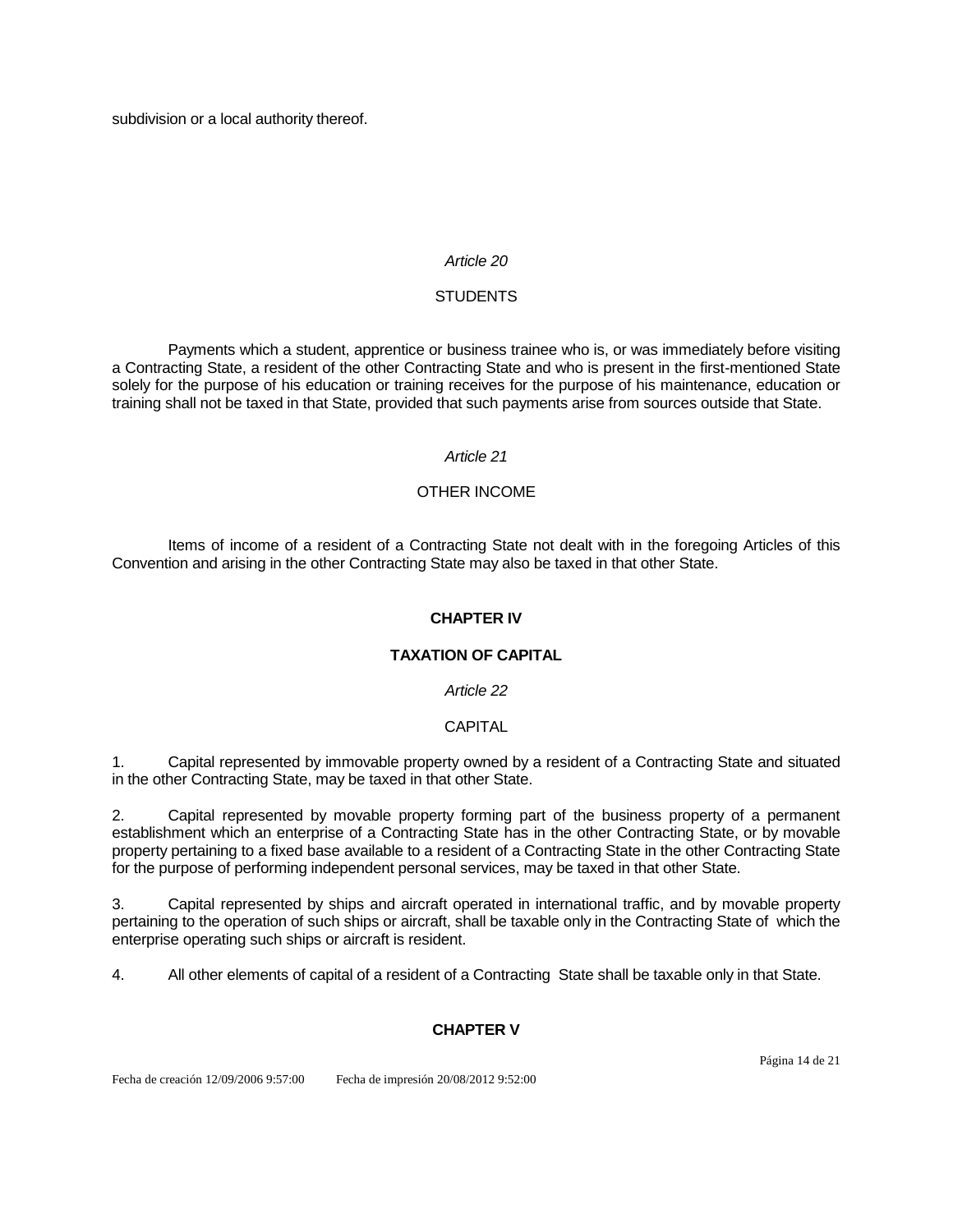# **METHODS FOR AVOIDANCE OF DOUBLE TAXATION**

# *Article 23*

# AVOIDANCE OF DOUBLE TAXATION

- 1. In Chile, double taxation shall be avoided as follows:
	- a) a resident of Chile, obtaining income which has, in accordance with the provisions of this Convention, been subject to taxation in Russia, may credit the tax so paid against any Chilean tax payable in respect of the same income, subject to the applicable provisions of the law of Chile. This paragraph shall apply to all income referred to in this Convention;
	- b) where, in accordance with any provision of the Convention, income derived or capital owned by a resident of Chile is exempt from tax in Chile, Chile may nevertheless, in calculating the amount of tax on other income or capital, take into account the exempted income or capital.
- 2. In Russia, double taxation shall be avoided as follows:

Where a resident of Russia derives income or owns capital which, in accordance with the provisions of this Convention, may be taxed in Chile, the amount of tax on that income or capital payable in Chile, may be credited against the tax levied in Russia. The amount of credit, however, shall not exceed the amount of the tax of Russia on that income or capital computed in accordance with its taxation laws and regulations.

# **CHAPTER VI**

# **SPECIAL PROVISIONS**

# *Article 24*

# NON-DISCRIMINATION

1. Nationals of a Contracting State shall not be subjected in the other Contracting State to any taxation or any requirement connected therewith, which is other or more burdensome than the taxation and connected requirements to which nationals of that other State in the same circumstances, in particular with respect to residence, are or may be subjected.

2. The taxation on a permanent establishment which an enterprise of a Contracting State has in the other Contracting State shall not be less favourably levied in that other State than the taxation levied on enterprises of that other State carrying on the same activities.

3. Nothing in this Article shall be construed as obliging a Contracting State to grant to residents of the other Contracting State any personal allowances, reliefs and reductions for taxation purposes on account of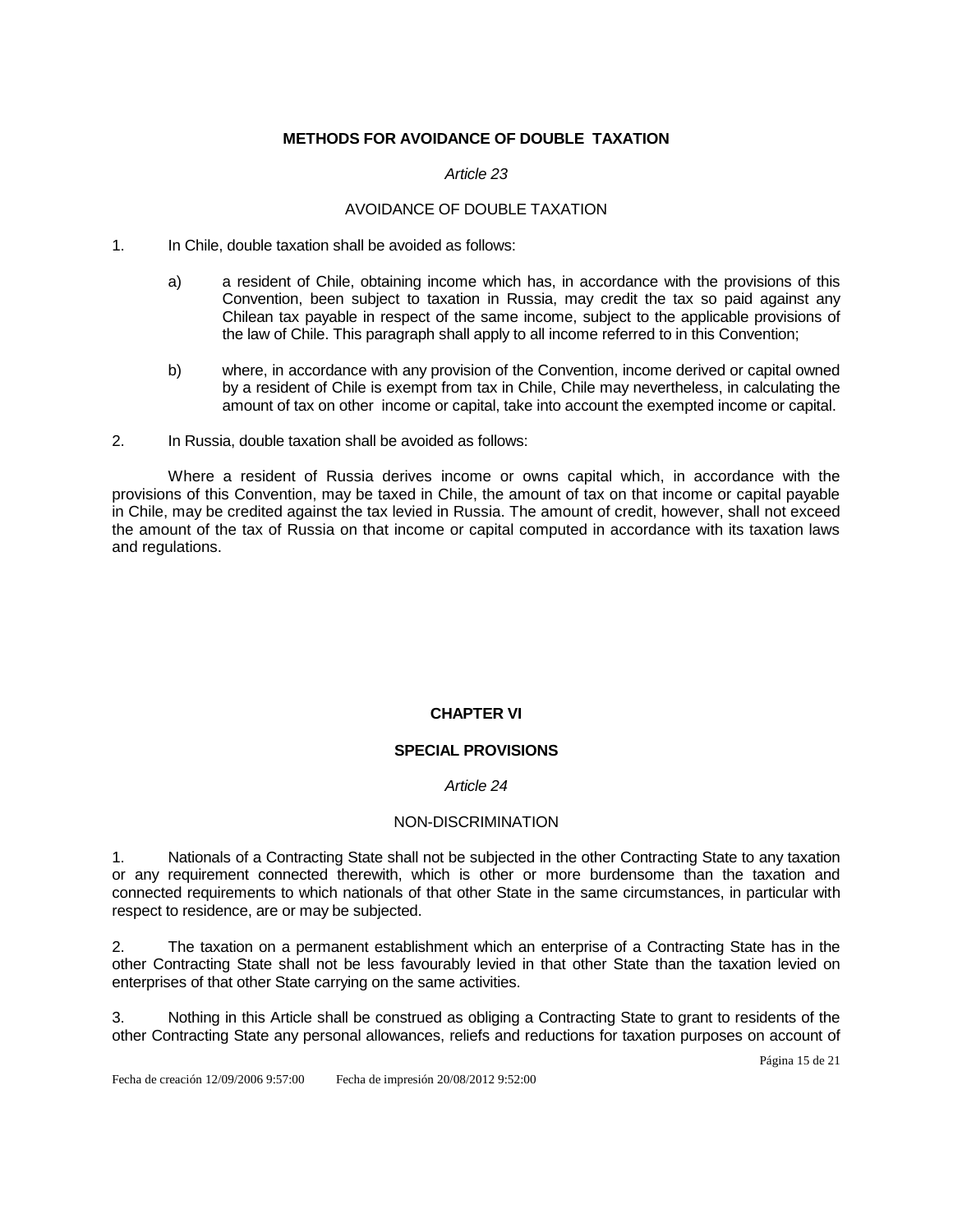civil status or family responsibilities that it grants to its own residents.

4. Except where the provisions of paragraph 1 of Article 9, paragraph 6 of Article 11 or paragraph 6 of Article 12, apply, interest, royalties and other disbursements paid by an enterprise of a Contracting State to a resident of the other Contracting State shall, for the purpose of determining the taxable profits of such enterprise, be deductible under the same conditions as if they had been paid to a resident of the firstmentioned State. Similarly any debts of an enterprise of a Contracting State to a resident of the other Contracting State shall, for the purpose of determining the taxable capital of such enterprise, be deductible under the same conditions as if they had been contracted with a resident of the first-mentioned State.

5. Companies which are residents of a Contracting State, the capital of which is wholly or partly owned or controlled, directly or indirectly, by one or more residents of the other Contracting State, shall not be subjected in the first-mentioned State to any taxation or any requirement connected therewith which is other or more burdensome than the taxation and connected requirements to which other similar companies which are residents of the first-mentioned State, the capital of which is wholly or partly owned or controlled, directly or indirectly, by one or more residents of a third State, are or may be subjected.

6. In this Article, the term "taxation" means taxes that are subject of this Convention.

# *Article 25*

# MUTUAL AGREEMENT PROCEDURE

1. Where a person considers that the actions of one or both of the Contracting States result or will result for him in taxation not in accordance with the provisions of this Convention, he may, irrespective of the remedies provided by the domestic law of those States, present his case to the competent authority of the Contracting State of which he is a resident or, if his case comes under paragraph 1 of Article 24, to that of the Contracting State of which he is a national.

2. The competent authority shall endeavour, if the objection appears to it to be justified and if it is not itself able to arrive at a satisfactory solution, to resolve the case by a mutual agreement procedure with the competent authority of the other Contracting State, with a view to the avoidance of taxation which is not in accordance with the Convention.

3. The competent authorities of the Contracting States shall endeavour to resolve by mutual agreement procedure any difficulties or doubts arising as to the interpretation or application of the Convention.

4. The competent authorities of the Contracting States may communicate with each other directly, for the purpose of reaching an agreement in the sense of the preceding paragraphs.

# *Article 26*

# EXCHANGE OF INFORMATION

1. The competent authorities of the Contracting States shall exchange such information as is necessary for carrying out the provisions of this Convention or of the domestic laws in the Contracting States concerning taxes covered by the Convention insofar as the taxation thereunder is not contrary to the Convention. The exchange of information is not restricted by Article 1. Any information received by a Contracting State shall be treated as secret in the same manner as information obtained under the domestic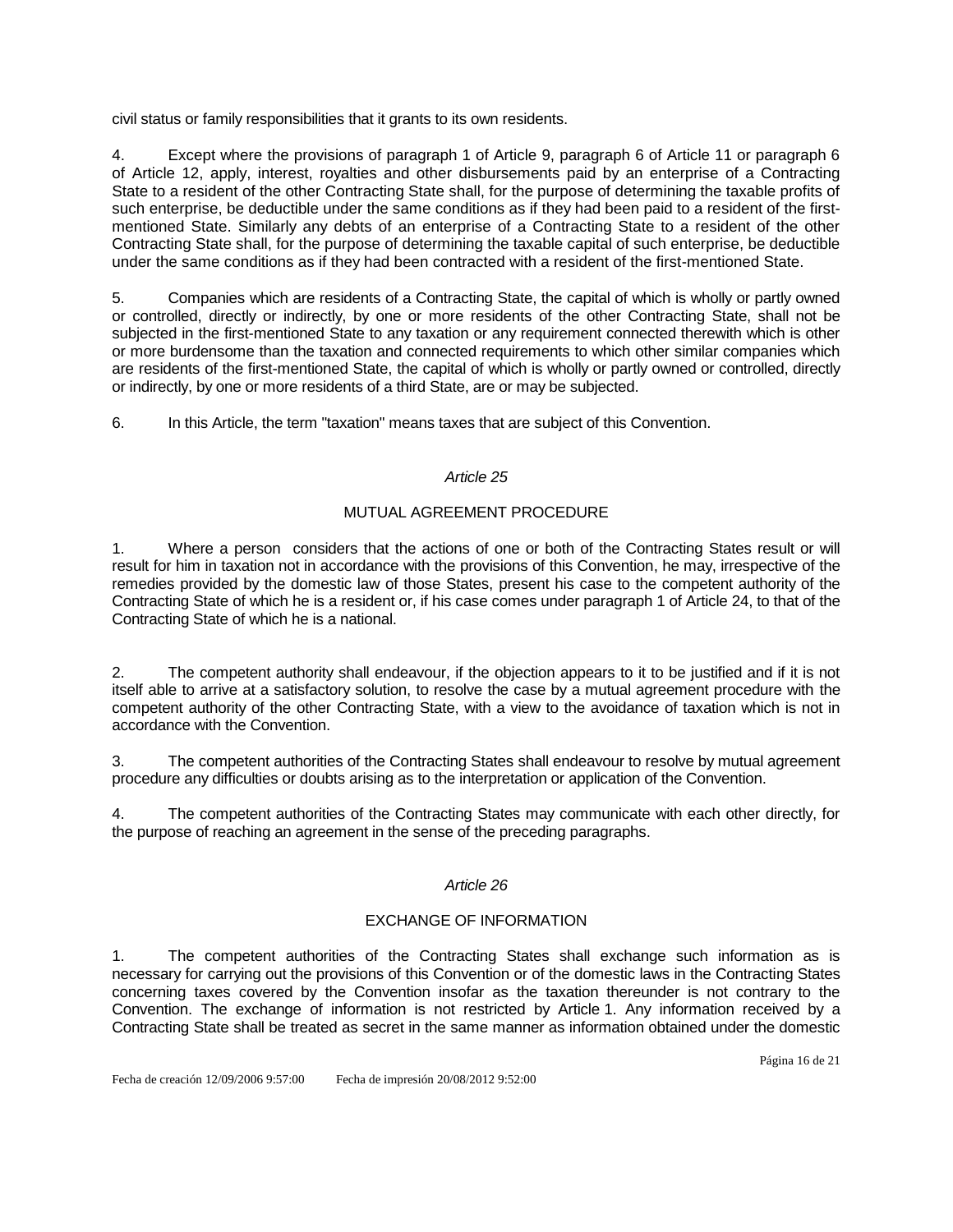laws of that State and shall be disclosed only to persons or authorities (including courts and administrative bodies) involved in the assessment or collection of, the enforcement or prosecution in respect of, or the determination of appeals in relation to, the taxes imposed by that State. Such persons or authorities shall use the information only for such purposes. They may disclose the information in public court proceedings or in judicial decisions.

2. In no case shall the provisions of paragraph 1 be construed so as to impose on a Contracting State the obligation:

- a) to carry out administrative measures at variance with the laws and the administrative practice of that or of the other Contracting State;
- b) to supply information which is not obtainable under the laws or in the normal course of the administration of that or of the other Contracting State;
- c) to supply information which would disclose any trade, business, industrial, commercial or professional secret or trade process, or information, the disclosure of which would be contrary to public policy ("*ordre public"*).

3. If information is requested by a Contracting State in accordance with this Article, the other Contracting State shall obtain the information to which the request relates in the same way as if its own taxation were involved even though the other State does not, at that time, need such information.

# *Article 27*

# LIMITATIONS OF BENEFITS

1. Where income arising in a Contracting State is received by a company resident of the other Contracting State and one or more persons not resident in that other Contracting State

- a) have directly or indirectly or through one or more companies, wherever resident, a substantial interest in such company, in the form of a participation or otherwise, or
- b) exercise directly or indirectly, alone or together, the management or control of such company,

any provision of this Convention conferring an exemption from, or a reduction of, tax shall apply only to dividends, interest and royalties that are subject to tax in the last-mentioned State under the ordinary rules of its tax law.

2. The foregoing provision shall not apply where the company establishes that the principal purpose of the company, the conduct of its business and the acquisition or maintenance by it of the shareholding or other property from which the income in question is derived, are motivated by sound business reasons and do not have as a main purpose or one of the main purposes the obtaining of any benefits under this Convention.

3. The provisions of Articles 10, 11 and 12 shall not apply if it was the main purpose or one of the main purposes of any person concerned with the creation or assignment of a right or debt-claim in respect of which dividends, interest or royalties are paid to take advantage of those Articles by means of that creation or assignment.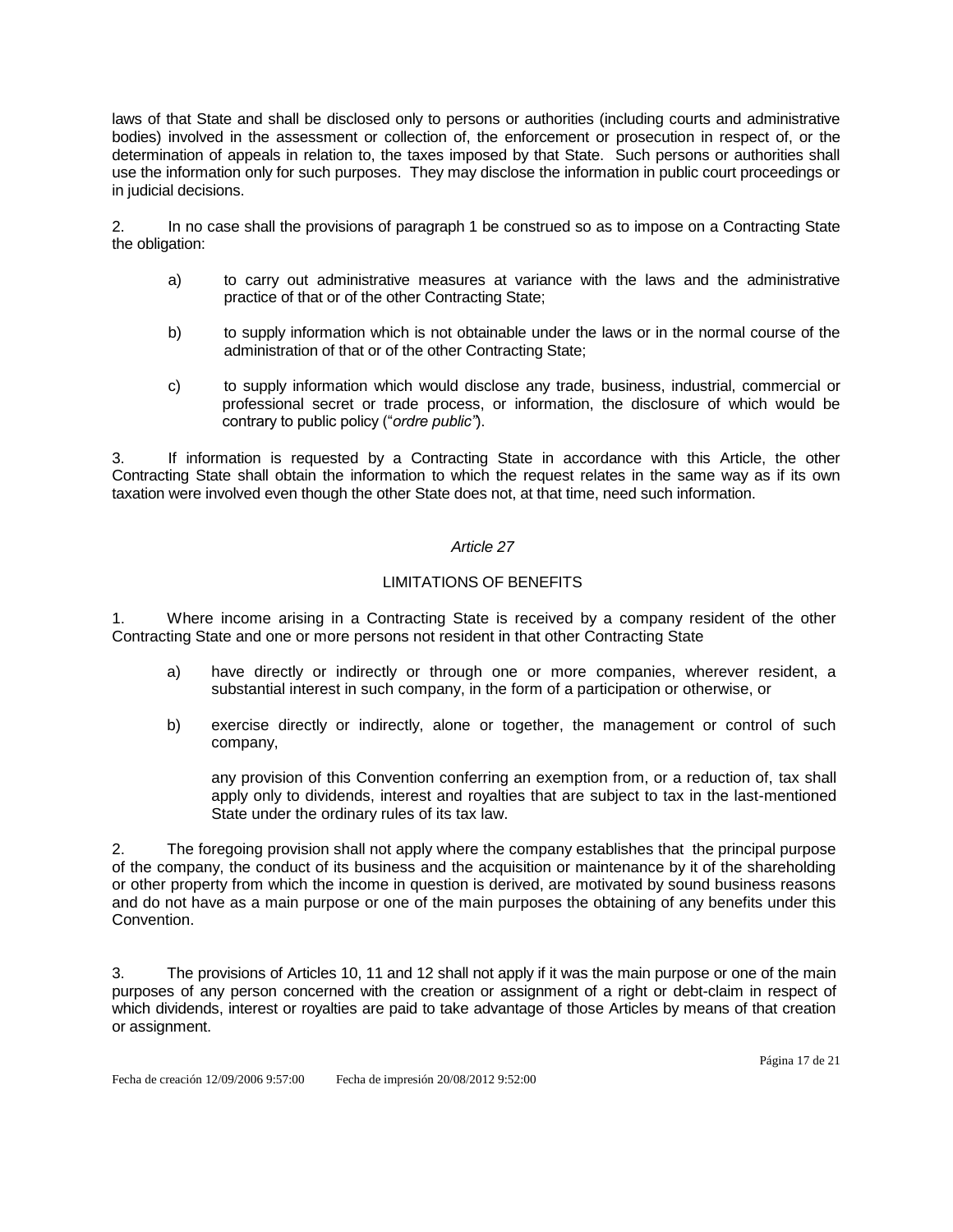4. Considering that the main aim of the Convention is to avoid international double taxation, the Contracting States agree that, in the event the provisions of the Convention are used in such a manner as to provide benefits not contemplated or not intended, the competent authorities of the Contracting States shall, under the mutual agreement procedure of Article 25, recommend specific amendments to be made to the Convention. The Contracting States further agree that any such recommendation will be considered and discussed in an expeditious manner with a view to amending the Convention, where necessary.

#### *Article 28*

# MEMBERS OF DIPLOMATIC MISSIONS AND CONSULAR POSTS

Nothing in this Convention shall affect the fiscal privileges of members of diplomatic missions or consular posts under the general rules of international law or under the provisions of special agreements.

# **CHAPTER VII**

#### **FINAL PROVISIONS**

#### *Article 29*

#### ENTRY INTO FORCE

1. Each of the Contracting States shall notify the other through diplomatic channels of the completion of the procedures required by law for the bringing into force of this Convention. This Convention shall enter into force on the date of the later of these notifications.

- 2. The provisions of this Convention shall have effect:
	- a) in Chile,

 in respect of taxes on income obtained and amounts paid, credited to an account, put at the disposal or accounted as an expense, on or after the first day of January in the calendar year next following that in which this Convention enters into force; and

- b) in Russia,
	- (i) in respect of tax withheld at source, for amounts paid or credited on or after the first day of January in the calendar year next following that in which the Convention enters into force and subsequent years; and
	- (ii) in respect of other taxes on income and on capital, for taxation years beginning on or after the first day of January in the calendar year next following that in which the Convention enters into force and subsequent years.

#### *Article 30*

Página 18 de 21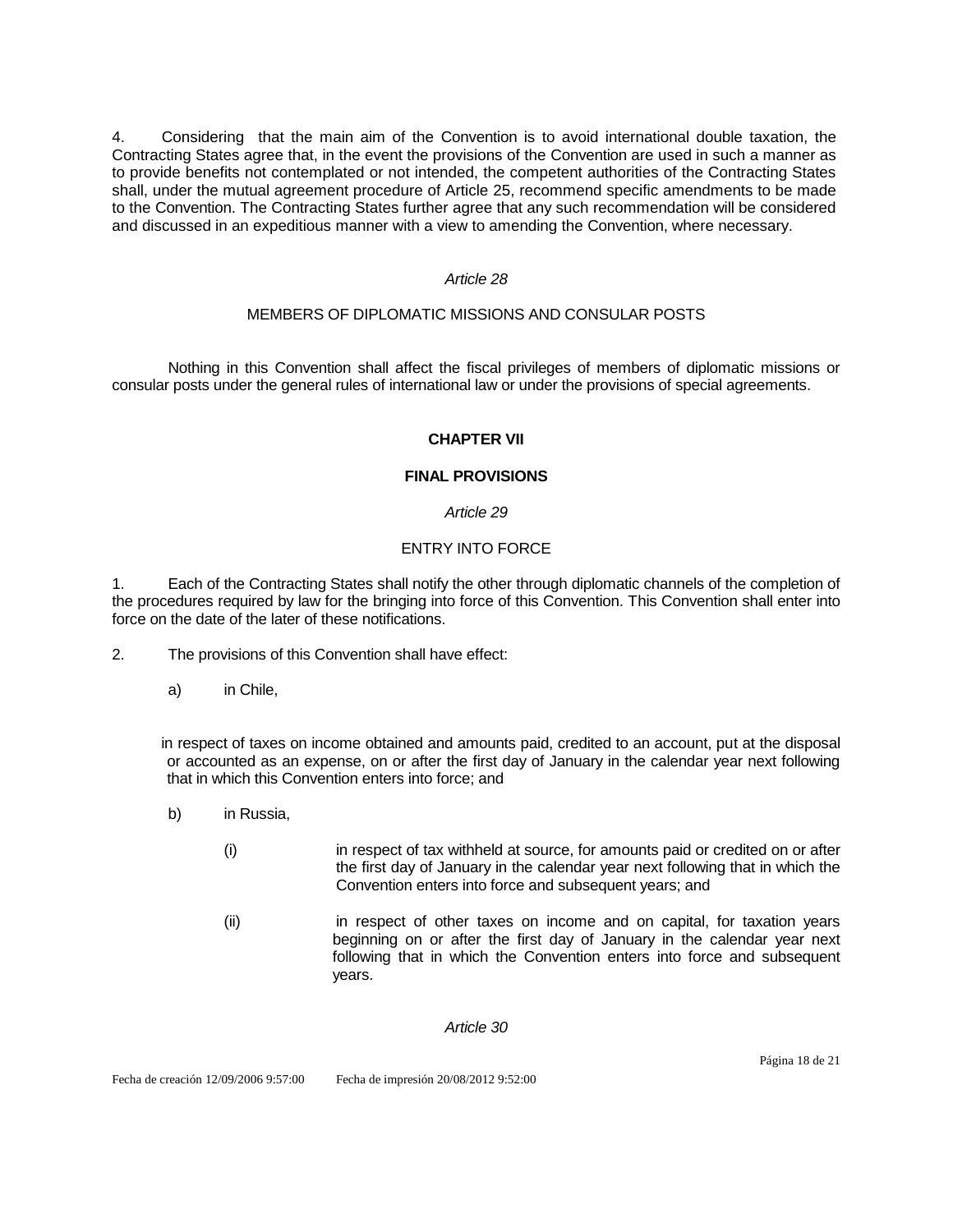# **TERMINATION**

1. This Convention shall continue in effect indefinitely but either Contracting State may, on or before the thirtieth day of June in any calendar year beginning after the year in which the Convention enters into force, give to the other Contracting State a notice of termination in writing through diplomatic channels.

2. The provisions of this Convention shall cease to have effect:

a) in Chile,

in respect of taxes on income obtained and amounts paid, credited to an account, put at the disposal or accounted as an expense, on or after the first day of January in the calendar year next following that in which the notice of termination is given; and

b) in Russia,

in respect of income derived or capital owned on or after the first day of January of the calendar year next following that in which the notice of termination is given**.**

IN WITNESS WHEREOF the signatories, duly authorised to that effect, have signed this Convention.

DONE in duplicate at Santiago, this 19<sup>th</sup> of November 2004 in the Spanish, Russian and English languages, all texts being equally authentic. In case of divergence between the Russian and the Spanish texts, the English text shall prevail.

**REPUBLIC OF CHILE RUSSIAN FEDERATION**

# **FOR THE GOVERNMENT OF THE FOR THE GOVERNMENT OF THE**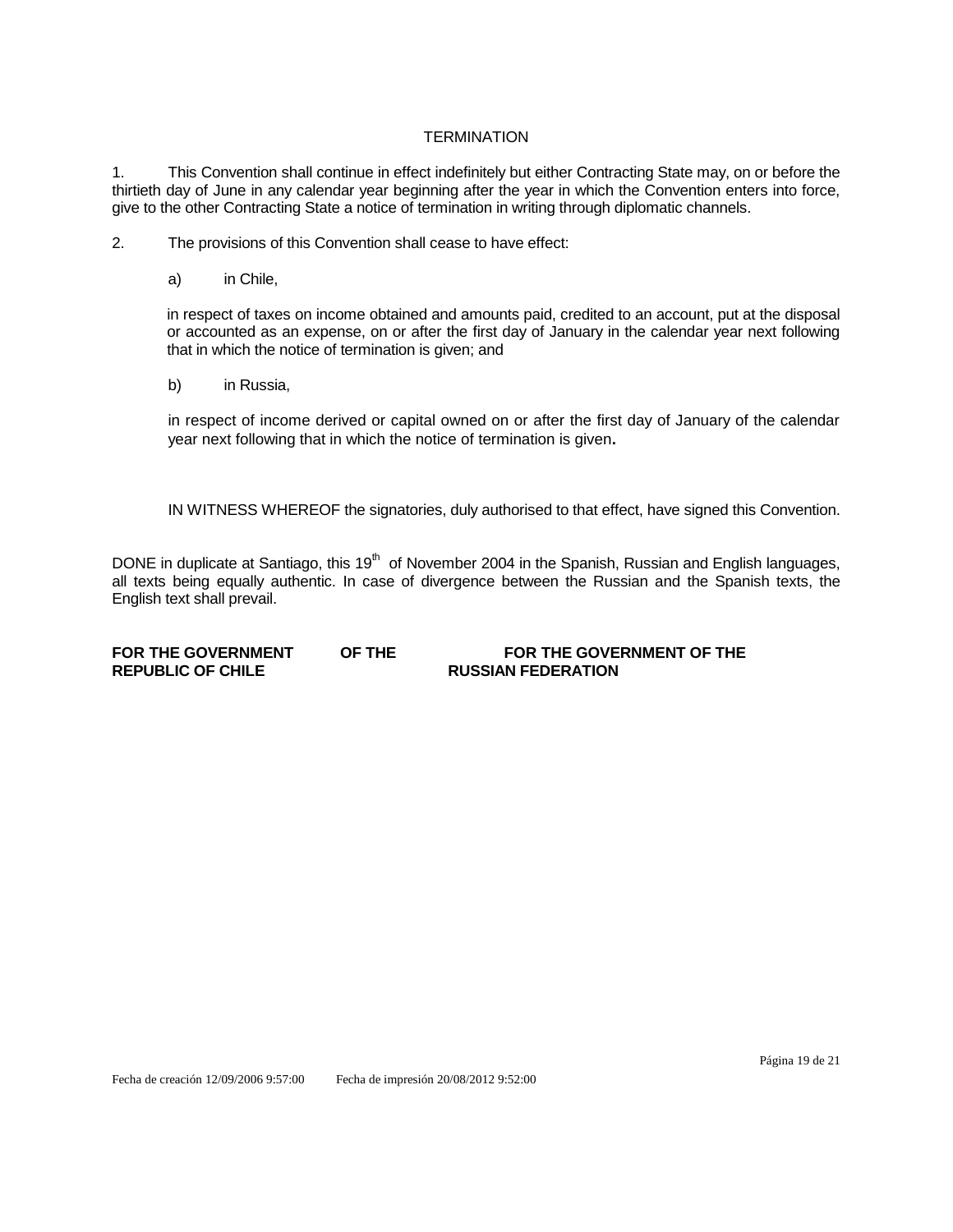# **PROTOCOL TO THE CONVENTION BETWEEN THE GOVERNMENT OF THE REPUBLIC OF CHILE AND THE GOVERNMENT OF THE RUSSIAN FEDERATION FOR THE AVOIDANCE OF DOUBLE TAXATION AND THE PREVENTION OF FISCAL EVASION WITH RESPECT TO TAXES ON INCOME AND ON CAPITAL**

On signing the Convention for the avoidance of double taxation and the prevention of fiscal evasion with respect to taxes on income and on capital between the Government of the Republic of Chile and the Government of the Russian Federation, the signatories have agreed that the following provisions shall form an integral part of the Convention.

#### In General

a) With respect to pooled investment accounts or funds (as for instance the existing Foreign Capital Investment Fund, Law N° 18.657), that are subject to a remittance tax and are required to be administered by a resident of Chile, the provisions of this Convention shall not be interpreted to restrict imposition by Chile of the tax on remittances from such accounts or funds in respect of investment in assets situated in Chile.

b) If both parties are subject to the General Agreement on Trade in Services, the Contracting States agree that, notwithstanding the paragraph 3 of Article XXII (Consultation) of that agreement, any dispute between them as to whether a measure falls within the scope of this Convention may be brought before the Council for Trade in Services, as provided by that paragraph, only with the consent of both Contracting States. Any doubt as to the interpretation of this paragraph shall be resolved under paragraph 3 of Article 25 or, failing agreement under that procedure, pursuant to any other procedure agreed to by both Contracting States.

c) Nothing in this Convention shall affect the application of the existing provisions of the Chilean legislation DL 600 (Foreign Investment Statute) as they are in force at the time of signature of this Convention and as they may be amended from time to time without changing the general principle thereof.

d) Nothing in this Convention shall affect the taxation in Chile of a resident of Russia in respect of profits attributable to a permanent establishment situated in Chile, under both the First Category Tax and the Additional Tax but only as long as the First Category Tax is deductible in computing the Additional Tax.

# Article 7

It is understood that the provisions of paragraph 3 of Article 7 shall apply only if the expenses can be attributed to the permanent establishment in accordance with the provisions of the tax legislation of the Contracting State in which the permanent establishment is situated.

# Article 10

The provisions of paragraph 2 of Article 10 shall not limit application of the Additional Tax payable in Chile provided that the First Category Tax is fully creditable in computing the amount of Additional Tax.

IN WITNESS WHEREOF the signatories, duly authorised to that effect, have signed this Protocol.